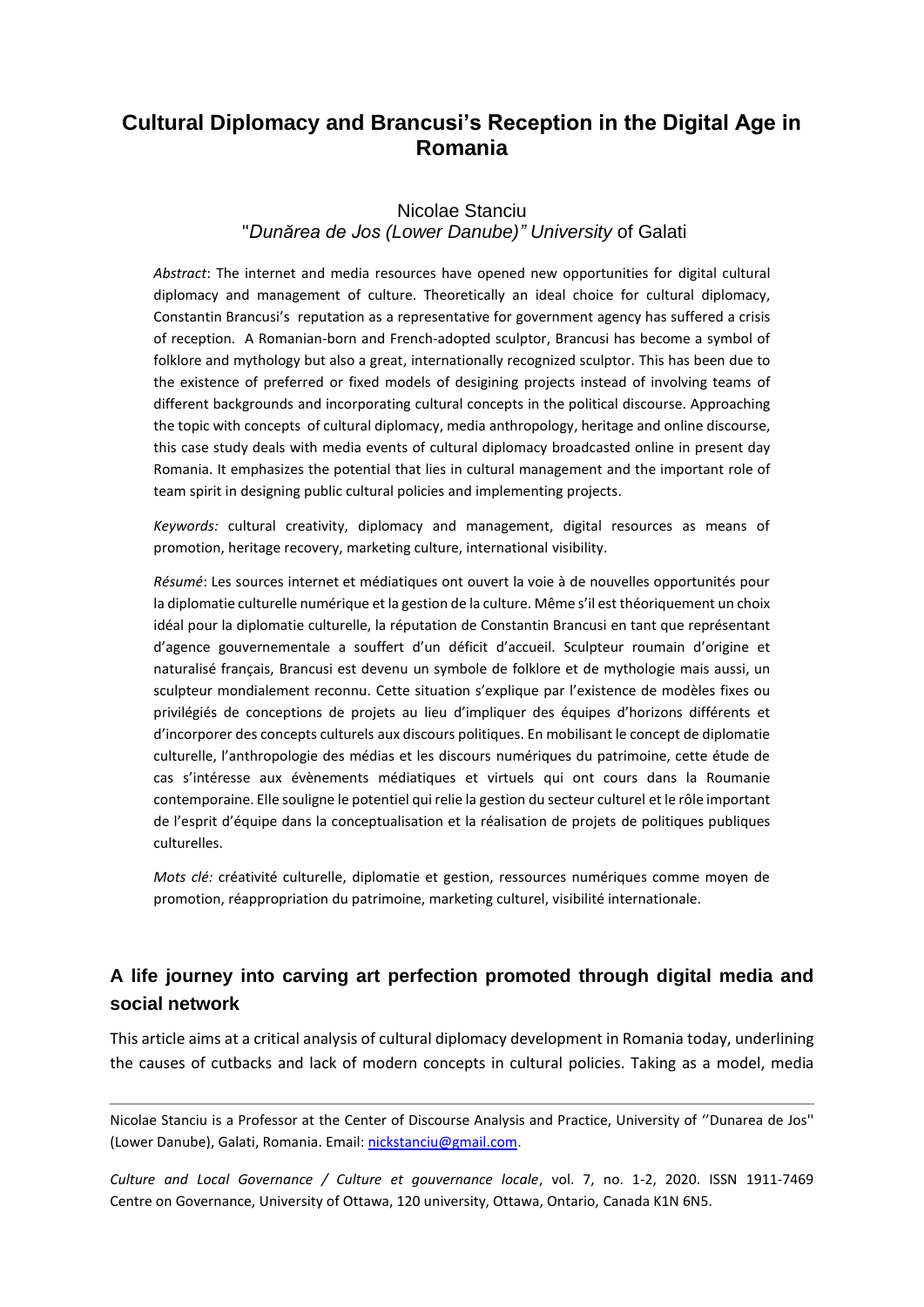events that focus on meandering integration and promotion through cultural diplomacy using the posthumous memory of a Romanian sculptor, the author attempts to identify the causes of holdbacks in the field of cultural management and national policies.

Born in a small village in Gorj county, Hobița, under the astral protection of Piesci (Șușara, 2020: 5), Constantin Brâncusi became the "inventor of modern scupture" (Tabart, 1995, p.69). His art combines Romanian folk and universal archetypes into a fluid, graceful and symbolic manifestation of 'real as essence of phenomena' (Brâncusi's aphorisms *apud* Zărnescu, 2004, p. 125). His carvings and drawings, whose main subjects are birds, infancy, eggs, fish, kissing, flight, muses, and sleep, suggest an aspiration for perfection. Friendly interactions with famous French bohemians(Amedeo Modigliani, Fernard Léger, Henri Matisse, Henri-Pierre Roché, Marcel Duchamp), with buyers of his sculptures (John Quinn), mentors (Léon Bonnat, Auguste Rodin), models (Renée Frachon, Margit Pogany) and visitors (Ezra Pound, James Joyce) to his Parisian workshops thrust Brancusi into the limelight and promoted his reputaton as an international artist.

This sculptor, who intended to cultivate a cosmopolitan persona, is instead posthumously remembered as an interesting antithetical combination of "a rural person of antique type and a modern artist" (Pandrea, 2010, p.21). A broad variety of opinions regarding his personality include the following: a "Romanian peasant" (Eliade, 1967, p.33), who absorbed traditional images and projected them into universal sculpture, an "alchemist" (Velescu, 1996, p.72), an "artist-philosopher looking for primordial forms" (Jianou & Noica, 1976, p.19), an exponent of a "culture, non-adherent to creation and history", an "artist of religious category" (Fondane, 2008, p.29, p.70), drafted into esoteric sciences and world mysteries, who "left significant traces in the art of the  $20<sup>th</sup>$  century" (Grigorescu, 1999, p.12). Having been coherent and persistent with his archetypal stock of motifs that were "projected into universal" (Comarnescu & Eliade & Jianou, 1967, p.5), the artist organized his entire creation into a "recurrence of symbols" (Fauchereau, 1995, p. 61) suggested by an open spiral. When Brancusi forged his own path and left his mentor, he uttered the memorable words "In the shadow of big trees grass never grows" (Zărnescu, 2004, p.23). Respectfully, "primitive, cubist and Hellenic seem to be the three dimensions through which Brancusi took distance from his master, Auguste Rodin" (Geist, 1973, p. 130). He experienced an "incontestable victory" (Pandrea, 2009, p. 48) through sculptures like *Pray,* and *Sleeping Muse,* which "contain in their simplified forms the beginnings of European modern sculpture" (Grigorescu, 1999, p.30). A significant case in point was the conflict with American custom authorities in 1927, when he did not get the accolades he expected for artistic qualities of one metal sculpture called *Bird in Space.* Therefore, a skirmish led him to a legal battle (Fondane, 2008, p.29; Devereaux, 2011, pp.15-21) which was settled in favor of Brancusi and his agents. *Temple of Love,* a project commissioned by an Indian Maharajah in honor of his wife, was not completed – he went as far as doing sketches of birds in flight. After the Second World War, tensions with Romanian authorities took a turn as the communist and pro-Soviet government replaced the monarchy. Because Brancusi did not fit into the ideological grid of proletcultist art, academic and political authorities (Brezianu, 1998, pp.12-13; pp.55-56) rejected his offer to donate all his drawings, pictures and sculptures to the Romanian nation. He then secured his French citizenship in the last five years of his life and left his entire establishment of workshops to his country of adoption.

Despite international recognition, over time his art has been perceived, in a polarizing manner. At the height of Stalinist authoritarianism, there was an overt attempt to turn Brancusi's works into scrap metal. However, Nicolae Ceaușescu's nationalist communism sought to instrumentalize Brancusi's work, to hijack his message and turn it into a symbol of Romanian nationalism. This shaped the debate between an indigenous mythologized perception and an avant-gardist or innovative interpretation of his art. After 1989, Brancusi's art was generally recognized by the Romanian cultural establishment as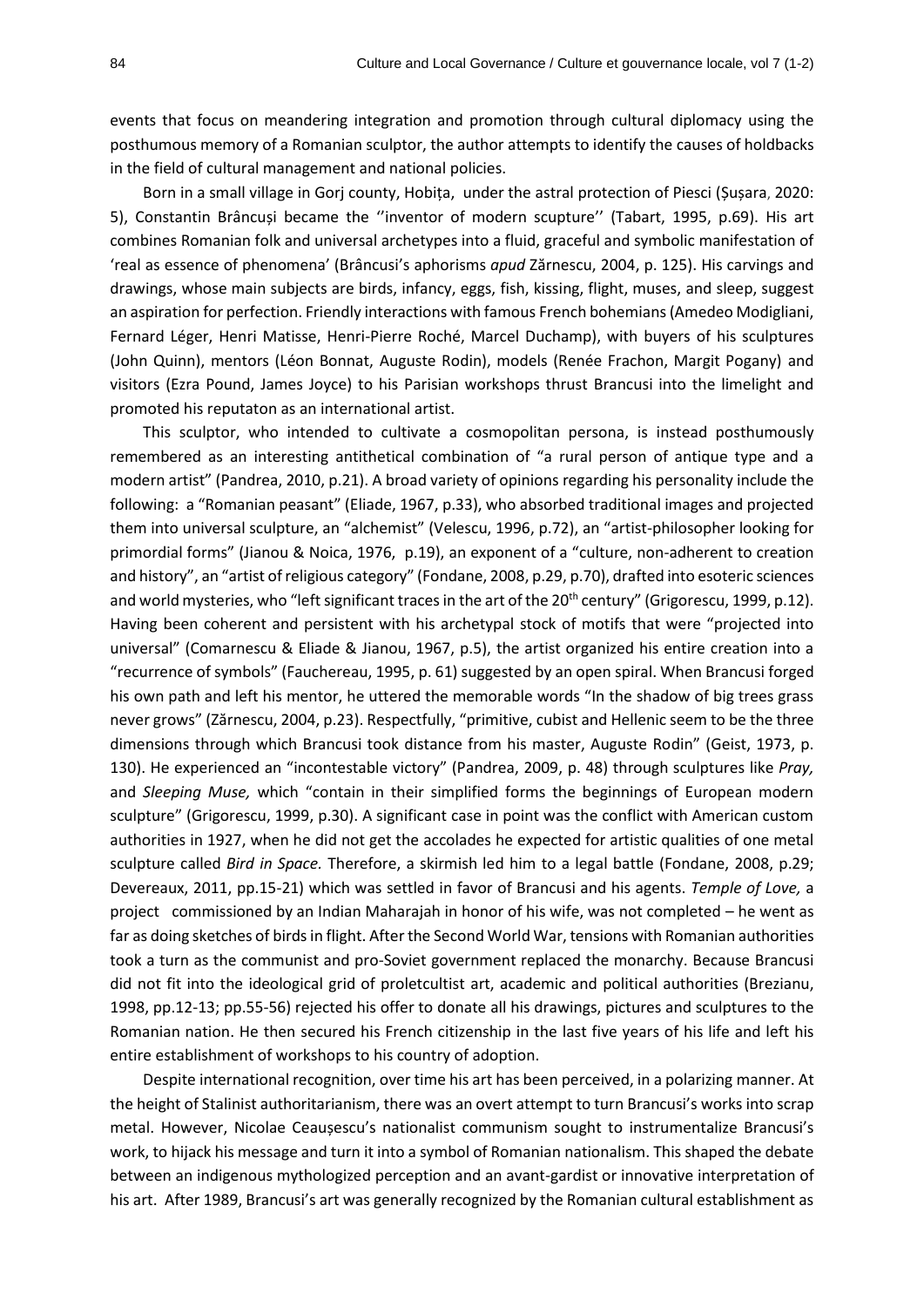an international phenomenon. However, national nostalgia and a temptation to mythologize him did not fully disappear from the post-communist art world. Critics still regarded the sculptor as a figure of national importance, an exponent of a "culture, non-adherent to creation and history", an "artist of religious category" (Fondane, 2008, p.29; p.70). Nonetheless, with time, such sentiments of Brancusi became marginal, despite that today he is internationally recognized and acknowledged as an avantgardist founder of universal sculpture.

Even though digital television and social networking have boomed in Romania, where the highest speed of internet is unanimously recognized and big IT companies are operating, virtual arts dissemination has not been stable. This is because of minimal incorporation of cultural diplomacy and arts management knowledge in the formulation of public policies. Although some dozens of documentaries have been created and some media events have been organized in the last years for dissemination, digitally and online, Brancusi's reception in virtual environments has suffered from inconsistency, mythologization and political ideologization.

#### **Cultural policies development in Romania today.**

Numerous papers have been written on cultural diplomacy, management and marketing (Dragićevićšešić, Mihaljinac and Rogač, 2017), heritage (Ashworth, Graham and Turnbridge, 2007; Kalay, Kvan and Affleck, 2008), media anthropology (Munn, 2006; Pink, 2006; Rowels and Brown, 2017; White, 2003), discourse strategies and intercultural communication (Fairclough, 2004; Foucault, 2003; Manovich, 2001; Munteanu and Todi, 2011; Wood, 2006).

On the one hand, the Romanian Cultural Institute has acted as the main promoter of Romanian culture through its headquarters in Bucharest with subsidiaries in most capital cities in Europe, the Americas and Asia. On the other hand, inside Romania today, the Ministry of Culture and artists' associations have not succeeded in defining or implementing effective cultural policies based on the participation of civil society, independent professionals and unions which can collaborate to bring about cultural progress. Digital media have revealed avenues through which culture can be conceptualized, communicated and promoted. However, in Romania, the nature or content of cultural policies on cultural diplomacy and media depend on the caliber of the participants, budgets, time invested in preparations and on the targeted audience. Low budgets, centralized and ideologized policies, minimal insertion of modern concepts of cultural management as well as of digital and media discourses have delayed development of cultural diplomacy in both digital and real environments. Creating communities of "migratory audiences" (Appadurai, 1996, p.45) which have been enacted in a global and virtual context works better in politics than in culture because this type of media promotion can potentially block other relevant and subtle messages. The ability to conceptualize ideas and represent them in digital form implies "transcoding" (Manovich, 2001, p.21), making it possible to manipulate information in both spatial and temporal dimensions. When information is transmitted to remote and unknown viewers, it might be interpreted in various ways. Thus, the digital environment is a powerful platform to manage content in creative ways and to strategically channel opinion and thought on cultural policy development to a global or local audience. Digital media and social networking have become platforms for creating and publishing content through broadcasting that gives the main power to institutional and political communication. Therefore, the discourse and messages encoded in language might acquire a force of persuasion that designs and reshapes the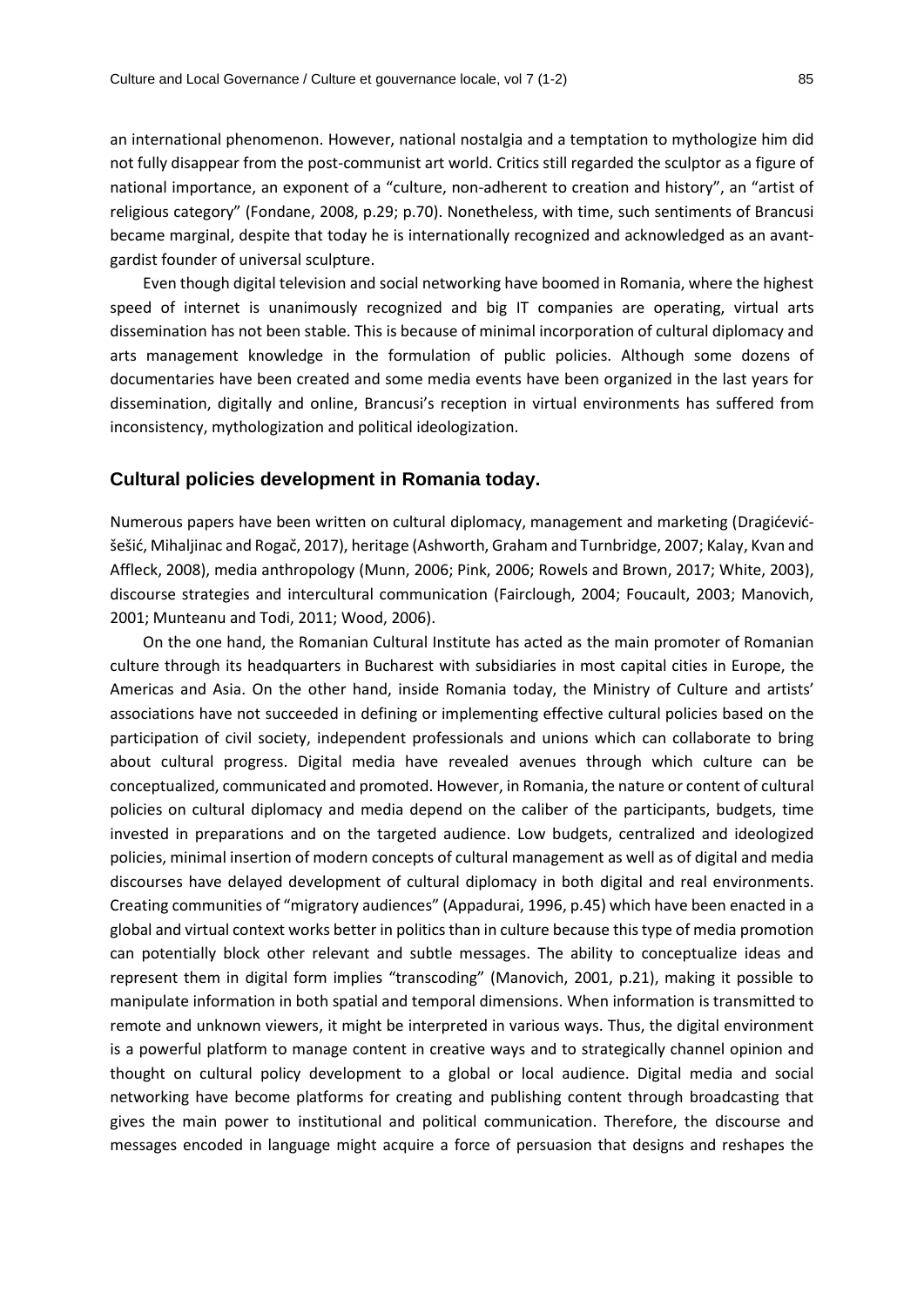virtual communities willing to click a link or to use the remote control for selecting a channel to satisfy their cultural expectations and tastes. What is currently lacking in Romanian cultural broadcasting is well thought-out, collaborative strategies and synergies to develop policies that will match the possibilities offered by virtual environments.

## **Cultural diplomacy through digitalization and media. Brancusi's case in current Romanian policies**

Using an artist's image and prestige to develop cultural diplomacy posthumously clearly confirms the possibility of failure or success, depending on the strategies employed to use "political agency for culture" (Vickery, 2017, p.45). Evidence to support the hypothesis that there is not enough development of cultural diplomacy through digitization includes some "media events as live broadcasting of history" (Dayan and Katz, 1992, p.5). These have been champanioned by public sector and private entities. Such initiatives include the following:

- a) a national fund raising campaign organized to bring back to the country one of the artist's masterpieces
- b) an architectural project meant to extend the County Museum of Arts in Craiova
- c) a section of digital sculpture added to the traditional workshop organized in Târgu-Jiu
- d) a digital and networking festival that has been broadcasted in a combination of online and in situ locations, namely the appointment of an Ambassador to Brancusi.

Advocating the arguable idea of infusing his art into Romanian mythology does not open an intercultural dialogue on the innovative dimensions of Brancusi's art. Nor does it operate with soft power approaches to culture supposed "to seduce the audience rather than coerce it" (Savić, 2017, p.235). In 2016, a campaign started to bring back to Romania one of Brancusi's sculptures, *The Wisdom of Earth*. The noble initiative, which combined fundraising and was supported by a government donation suffered from inconsistency. An iconic Constantin Brancusi sculpture became the unexpected center of controversy after it came to light that the Romanian government had delayed returning more than 1million eurosin donations following a failed crowdfunding campaign to buy the artefact. Officials in Bucharest rallied the Romanian public to raise funds for the modernist masterpiece, using the slogan, "Brancusi is ours." But when the fundraising drive collapsed in 2016, the Romanian government decided that the donations would instead remain theirs until the end of 2017. The masterpiece, which shows the stylized figure of a young woman with her knees drawn into her chest was considered, by many, to be one of the Romanian artist's defining works. It was put up for sale with an 11-million-euro price tag in 2016. Businesses and individuals were asked to help raise the remaining 5 million euros, with more than 100,000 people donating to the cause. The drive failed to hit its target, instead producing just 1.2 m. The disappointing results came despite a last-minute rush of donations from outraged Romanians after the Russian embassy in Bucharest publicly gave 100 euros to the cause. The Romanian government went on to pledge more money for the sculpture, but saw the idea defeated in the country's parliament. Officials say that they are now negotiating with the sculpture's owners in a bid to further drive the cost down. Working with emotions and ideology, rather than developing and presenting a professional message, meant to underline the importance of Brancusi's sculpture in national cultural heritage, the campaign organizers failed to collect enough money to buy the sculpture from the person who owned it. This underscores the fact that in order to prevent ideological dependence of one culture on another, a government should have clearly defined strategies for international cultural policies.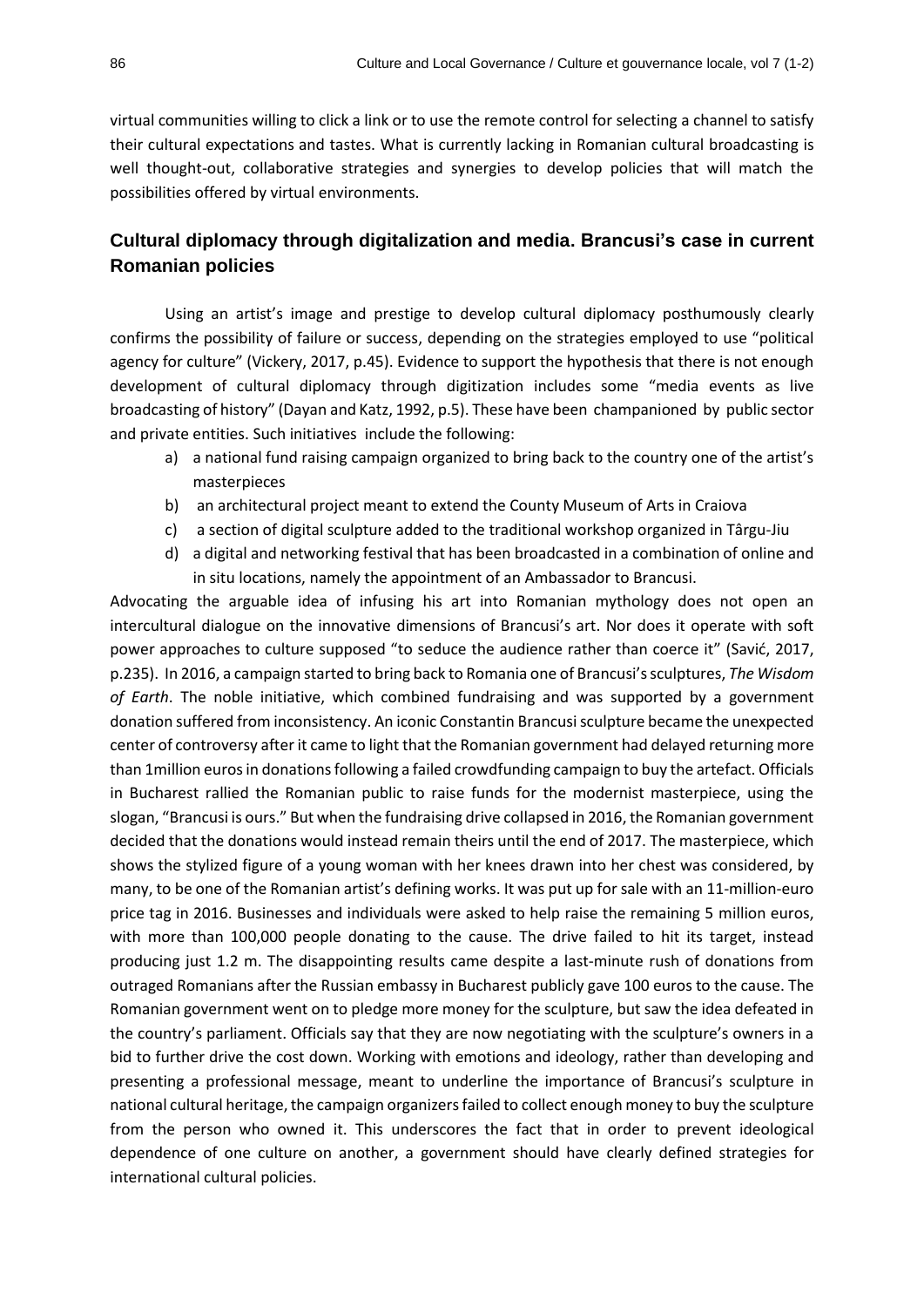Although people in Romania spend increasingly large amounts of time listening to radio, watching television and surfing the internet (up to 80 % of the population), digital mass media has not yet become a medium for forming national cultural identity. The majority of cultural programs currently broadcast in Romania are based on consumerism and folklore, with the arts relegated to a range of representative roles, from state-sponsored cultural activities to private projects. Even still, interest in the arts has become seminal in cultural diplomacy, but the content and the quality of messages conveyed through digital media suffer from the insertion of political ideology, nationalistic mythologization and discourses focused on the specificity of Romanian national identity.

Discontinued in 2013 and resumed in 2020, the International Symposia, (organized by the Center of Research, Documentation and Culture Promotion in Târgu-Jiu, Gorj), has added a section of digital sculpture in which Romanian and international artists from neighboring countries participate. Except for a short coverage of arts media news which was broadcast through a regional subsidiary of TVR 3, a Romanian television channel which focuses on regional events, digital sculpture has not benefited much from media coverage.

Other media events conveyed the same non-professional discourse as an expression of centralized and ideologized government cultural policies. When Romanian officials appointed pop star Irina Rimes as Honorary Ambassador to Brancusi, hoping that she would give Brancusi a new lease on life amongst Romania's youth, a big scandal ensued. The young singer rose to fame in Romania in 2016 thanks to her melancholic single "Dreams" and to two albums that gathered over 250 000 YouTube subscribers, making her one of the most prominent pop-stars on the Romanian music market. A conference launching the project for Artist's National Day was timed to fall on the artist's birthday, February 19. Perhaps predictably, it sparked scandal and reinforced divisions in Romania's cultural landscape. With a dose of naivety and sincerity, Rimes referred to familiar works attributed to "Mr. Brancusi's'' creation which make Romania known in the world. Although an official appreciation came from the Prime Minister, who supported the government initiative, Irina Rimes' vague speech generated an uproar in the national press and on social media. It did not accomplish the intended goal of enhancing a sense of virtual community and togetherness. Instead, it reinforced the fact that there is division in the meaning conveyers and virtual audience reception of the Romanian government's messages. This brought about criticism from high-profile journalists who made disparaging comments about the Minister of Culture, mocking him for his ridiculous choice and pinning high hopes on a singer who did not have enough background knowledge to speak with appropriate public impact. The organizers, mostly the Minister of Culture, Irina Rimes as the main Ambassador and indirectly, the Prime Minister as a political supporter, displayed a lack of intercultural competence and an orientation towards a paternalist model for promoting culture through media. Though free access to an appointed "ambassadors" social network has been provided to allow potential cultural partners to meet on a regular basis to modify ideas, the flow of information has remained unfocused. With minimal preparation and inadequate time, the media event organized by the Ministry of Culture has not accomplished any meaningful impact. Irina Rimes' speech was poor and inadequate for the context and the only successful aspect as reported by the officials who did a follow up was a significant increase in the number of visitors who accessed her Facebook and Instagram pages. However, collecting polling data by using the number of visitors to her social networking pages was the main method to measure the soft power of a cultural diplomacy event. The online cultural manifestation does not reflect any target groups' measurable feedback. As a modality to enlist by virtual means a mass audience made of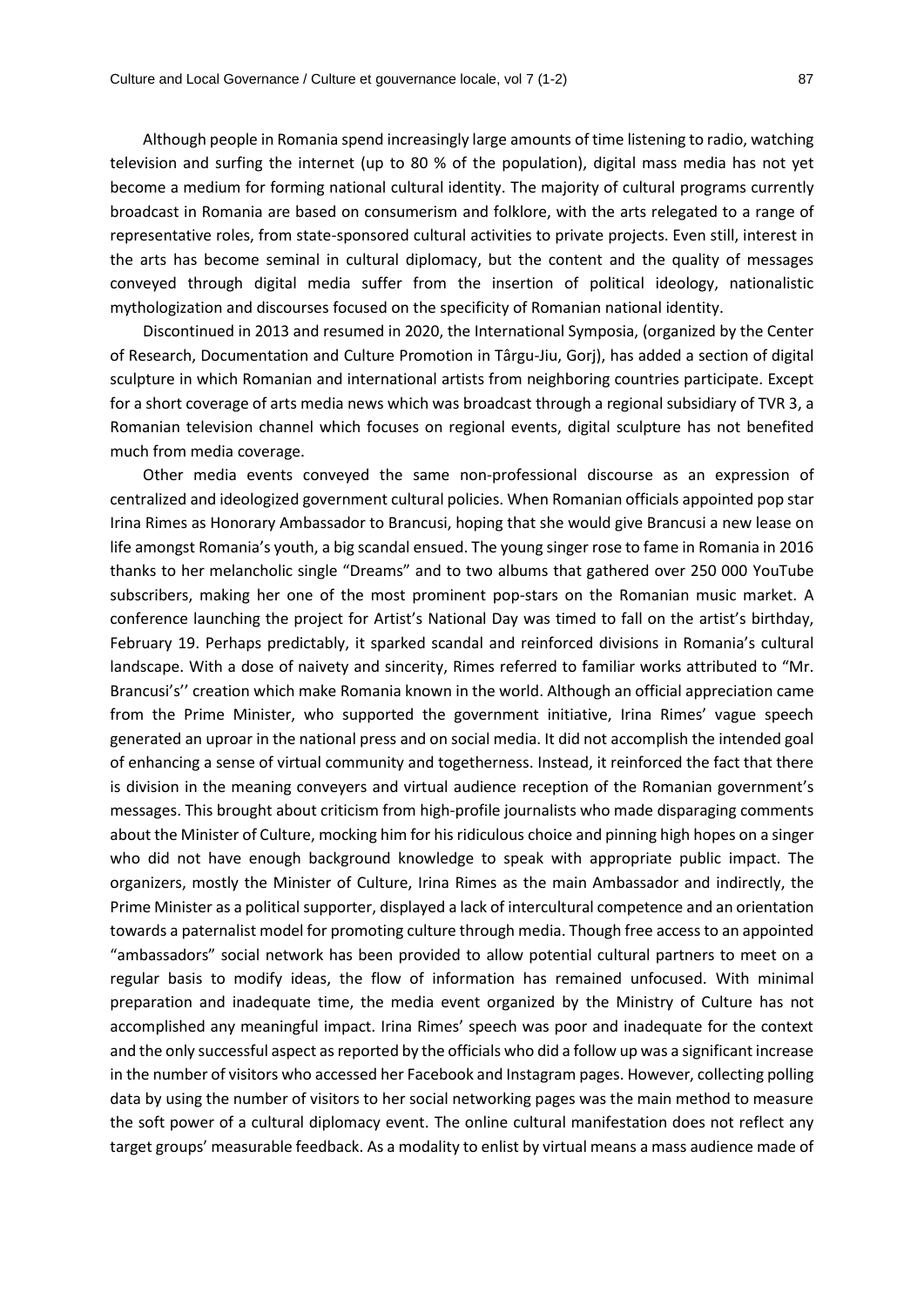followers, the singer has posted some of her pictures next to the *Endless Column* in Târgu-Jiu. The invisible audience willing to access a website or a profile on Facebook highly overlaps with indefinite groups that can be called virtual minorities. Discourse on media events as modalities of broadcasting history is instructive because it not only reveals the differences between liberal and centralized models of practicing cultural diplomacy, but also the gap between journalism and social sciences. As demonstrated by this appointment of an honorary ambassador, lowering all semantic, syntactic and pragmatic standards of media broadcasting through social networks, is a glaring example of a weak exercise in cultural diplomacy and communication. Involving popular artists as main organizers and sponsors without taking care of the quality of messages being conveyed, reduces all endeavors in cultural diplomacy or marketing to a political spectacle. When interpretation and reception are mediated through digital means and social networks, the receptors are divided in groups and segmented by cultural and ethnic background. In this kind of context, communication is essential, and the idea of national media coverage weakens the degree of political manipulation or persuasion.

The digitalization turn shows how media and networking can contribute towards satisfying the contemporary cultural needs of people of all generations. Although cultural programs broadcast through radio and television have lost a significant part of their audience, internet transmission through social networks may reach significant target groups created by imaginary communities and a virtual audience. Studies on governmentality have highlighted the fact that soft liberal models of online broadcasting are powerful and are governed by freedom and choice. Cultural diplomacy, as operating with soft power and discourse strategies, uses different forms of communication. Policy makers can consider carefully constructed methods of communication to promote an artist to a point where he is elevated to the status of a national icon, symbolizing key aspects of national heritage. However, when it comes to promoting sculpture internationally, using arts as "*icons of identity*, which were always expected to tell us who we are and where we stand" (Belting, 2000, p.57) does not come down to simply capturing the right message. It remains a regional and an ideological institutional behavior that is meant to show an interest in recovering the artist's memory as an expression of an ideal Romanian mentality. Borrowing from previous political systems, the cultural managers of the public system in Romania (mainly consisting of the Ministry of Culture and a network of County Centers for the Development of Artistic Creation and Patrimony Preservation) have not yet experienced the paradigm shift that will allow liberal models of managing and marketing culture. Their focus remains the conservation of intangible and material heritage without considering different perspectives or opinions from competitors. Therefore, the transmission of art productions through digital channels and social networks mystifies national narratives, which are supposed to serve as mobilization instruments for contributing to the revival of national consciousness. When involvement of other players is prohibited, government-centered policies become increasingly resistant to new ideas.

As online meaning should be reconstructed and negotiated (Castells, 2007, p.252), the intense mediation of political discourse and its reliance on how media strategies are created can make an audience confused and unable to differentiate between advertisements, politics and media communication. Targeting people of different ages and cultural backgrounds with such media and political events has not promoted culture, but rather, generated a disruptive and divided audience of mass-culture "experts" who journalists and professional art critics must contend with. Wanting to exert power over the people and to grant power to those who might be willing to access a link, the official messages sound more "coercive and manipulative" (Wood, 2006, p.18) than convincing. Promoters of cultural activities should communicate clear messages through media to secure virtual space. Anthropology raises important questions on cross-cultural communication, and in the process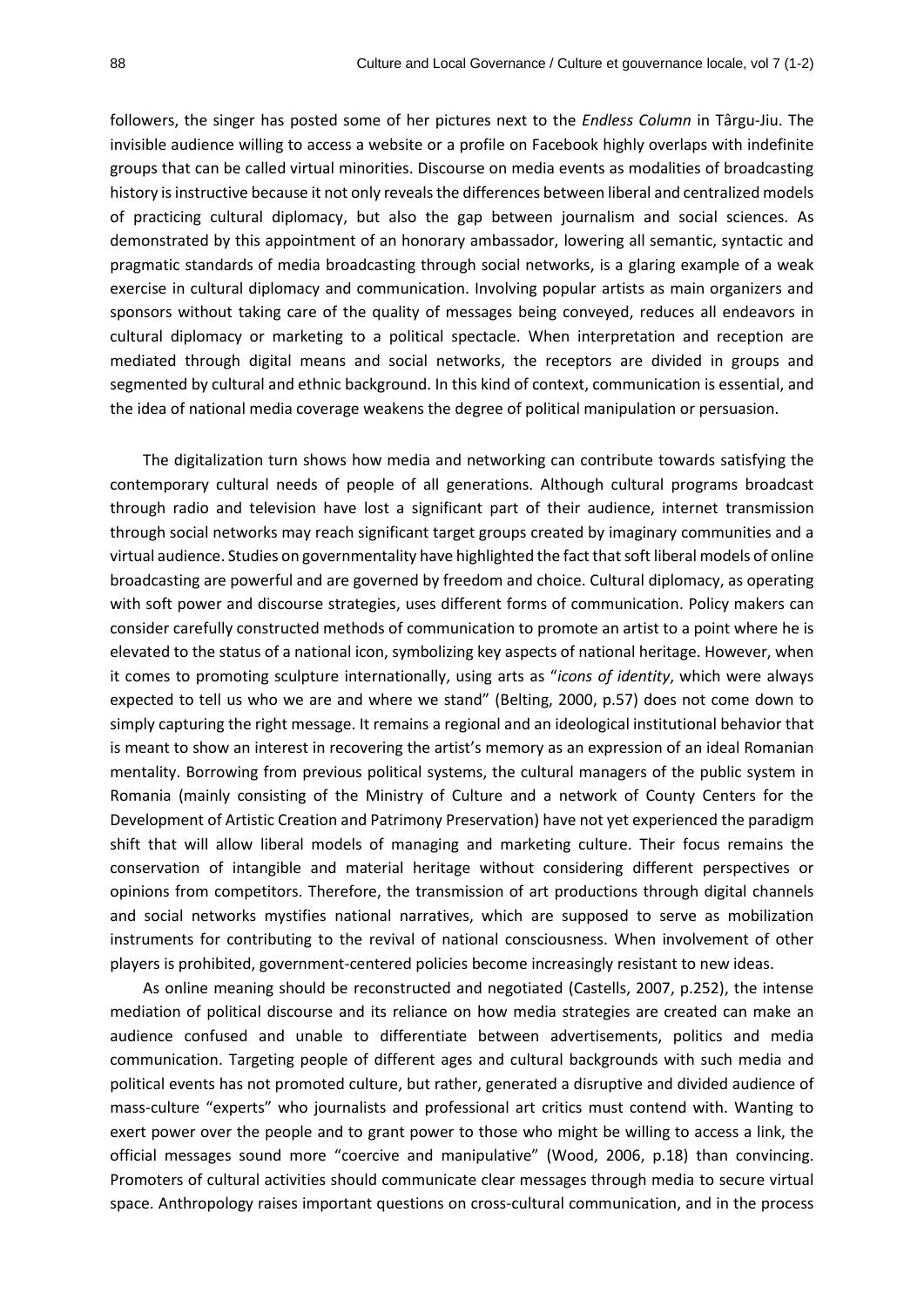of production and reception, media discourse should generate "inter-discursivity and dialogicallity" (Fairclough, 2004, p.43). By sharing similar values, virtual communities can move from participants playing only a marginal role, to engaging in active dialogue as artists and cultural activists. Thus, they will be able to create collaborative structures that will promote cultural diplomacy effectively. As an expression of social practices, the texts broadcast through media belong to genres of governance that sustain the institutional structure and make local events reverberate towards a national or even international scale. Instead of bottom-up soft power, the Ministry of Culture used a top-down centralized discourse that infringed on the quality, quantity and cooperation principles of communication (Grice, 1975). The capacity of Romanian authorities to transcode information from one medium to another, and to represent concepts in attractive digital forms have been minimal. Instead of organizing events to bring participants together and break the monotony of daily life, there have been timid attempts to create virtual communities through digital media. Such feeble attempts have so far failed to convey a feeling of unity.

In Romania as well as in other post-communist countries, media coverage of cultural diplomacy and management has frequently been reduced to "theatrical production of the truth behind the disease" (Foucault, 2003, p.50) and media consumptions, mentalities and administration inefficiency (which correlates with corruption) have taken root in media and social networking. Without a strong cultural orientation in both content and discourse, virtual communities have encountered some biases in communication. These biases have blurred the interdependence between formal and informal use of language. Dysfunctional ties coupled with political changes have compounded the effects of multiple interference within the virtual environment, making it a niche for developing a digital broadcaster and virtual audience. Through this semantic mapping of cultural diplomacy, some cognitive frames, narratives on identity and the people selected to broadcast them through the familiar and vicarious experiences of life, work together to lower the impact of discourse destined for people. The production of virtual content is achieved by "reinventing signs" (Hammer, 2005, pp.260- 261) and transmitting them through different channels like media and social networking.

Today, the general cultural landscape in Romania is dominated by competition between an official governmental culture, which is managed and marketed by a system of cultural bodies, civil society or private companies. All these entities organize art festivals of film, music and theater. Said cultural bodies are heavily centralized and under the direct control of the Ministry of Culture. Due to inadequate knowledge and skills in cultural management, ill-defined criteria for selecting cultural ambassadors and a lack of institutional cooperation, the cultural activities organized by the public sector have had a low impact and little visibility. There is a disparity between the political establishment which designs the cultural policies and the implementation of cultural practices. In addition, operating in a space that is not systematic, is inconsistent, and allows only heavily centralized collaborations, the government found itself in a ''crisis of political legitimacy'' (Castells, 2007, p.239) that hindered the streaming of the right content to online social networks.

Networking also modifies the relations between micro- and macro-social groups, reducing the importance of dialogue as a cultural pattern, important for the development of cultural identity. The cooperative aspect of communication makes the virtual space "a collective mental arena, a place that the participants share with their minds" (Wertheim, 1991, p.231). Effective participation should be brought about by the multimodal texts that are transmitted through media.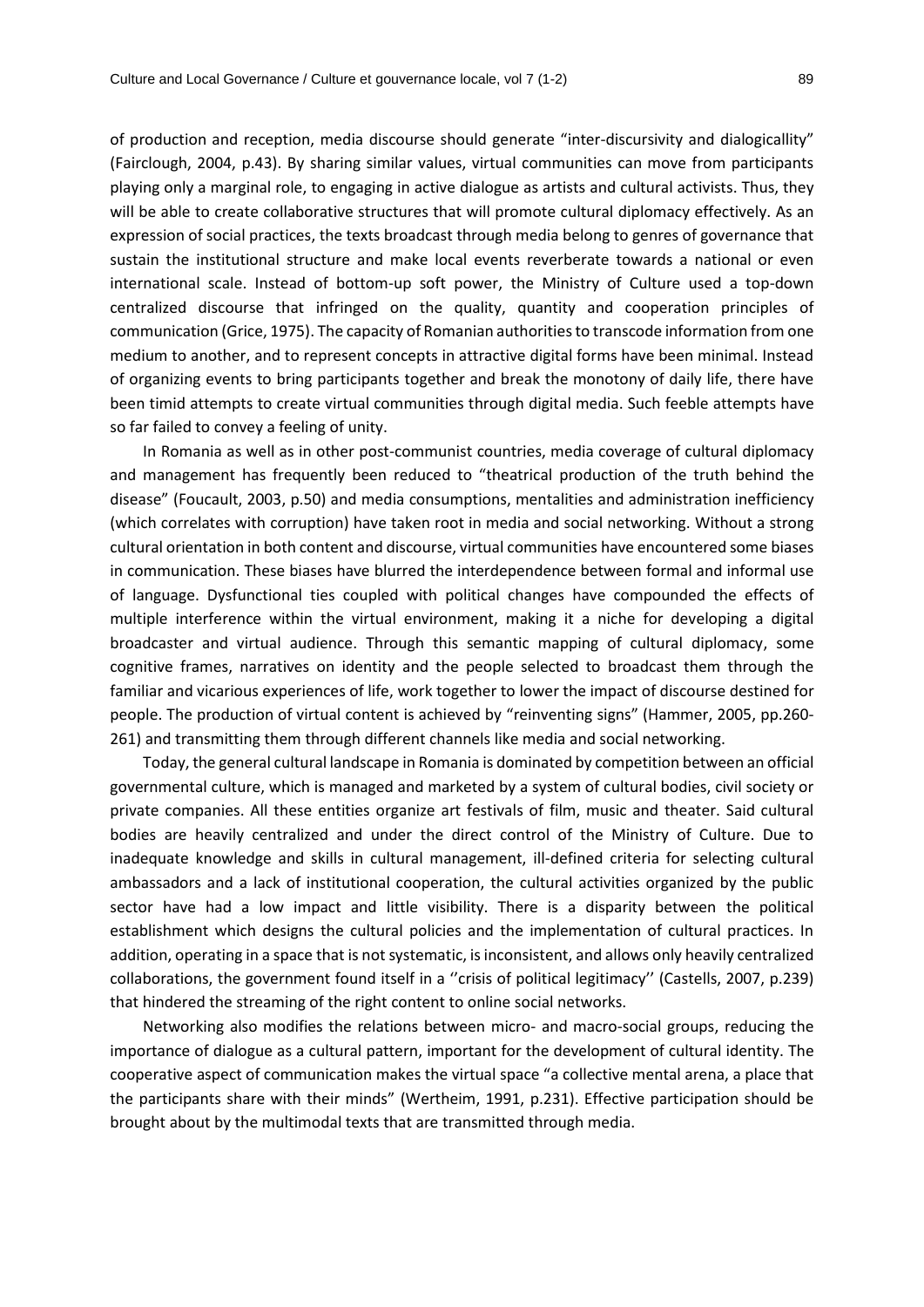Content orientation implies appreciation and use of intercultural knowledge (at least locally). The preparation process for designing and implementing projects - scheduling activities, budgeting and allocating human resources, is essential to successful cultural production. It requires courage and a willingness to take risks by both the sponsor and the sponsored.

Some initiatives by private and civil society are better at showing how Brancusi's work was adapted to the current cultural context and marketed digitally. Professional and international attempts to commemorate this artist's life and claim his internationally recognized heritage by underlining the classic and innovative features of his works are worthy efforts. Some e-books, short films and TED talks have benefited from the background knowledge and the right media discourse encoded in multimodal texts. The e-book *Brancusi: A Sculptor from the East* (Șușara, 2020) brought, in its economy, a great balance between the two main paradigms of reception—the classic and the innovative one. In the same vein, a Romanian architect, Dorin Ștefan has succeeded in recovering symbols in Brancusi's sculpture in architecture - among them a cube, a bird in flight and the ovoid. At the Mondial Exhibition in China 2010, he suggested the recreation of avant-gardist motifs inspired by Brancusi's project about the *Temple of Love in Indore*, all transposed in the modern environment and virtual space. The Romanian Pavilion at this exhibition consisted of a cube, the interior of which had an ovoid (a hole in the roof), which caused the light to make a brilliant holographic depiction of one of the sculptor's recurrent masterpieces, *Măiastra* (*A Bird in Flight*). Due to his persistence that architecture is "inhabited sculpture" Ștefan transfered Brancusi's avant-gardism into a digital and futurist experience by suggesting an extension to the Museum of Contemporary Art in Craiova. Conceived as a hypermodern replica of the same temple projected by Brancusi in India, the Eastern wing of the Museum was thought to have an underground entrance into a glass prism, and at the center an ovoidal shape. The ideas of spiritual gravitation and flight (which inspired Brancusi's work through his entire life) might be suggested here by a three-level building connected by a glass elevator, that transports a visitor from the basement decorated with sculptures, to the second floor that is garnished with digital copies of Brancusi's masterpieces from the George Pompidou Cultural Centre, and some holographic depictions of his birds on the third floor. It evokes the sculptor's importance in an avant-gardist artistic context (while using a brand with international impact to reach the target audience.)

Corporate and civil takeover of the cultural production in virtual spaces might result in the creation of media events that provide an opportunity for collaboration and communication where the spectacular and public messages come together. Such partnerships between authorities and specialists in cultural management and social network might create a framework for designing and implementing successful projects. Cultural policies that are created without the participation or contribution of civil society lack the vibrancy, inspiration, and originality which civil society input can bring. When independent and private sector professionals who are familiar with arts are involved in teams, they fare very well both in-situ and in online events. The independent sector of culture directs its strategies toward the production of public goods whose content and discourse functions as a catalyst for the diverse interests and voices of the citizens. It develops models of collaboration which might regularize the cultural environment and make it more competitive and profitable. With such communication and collaborative energy, this active part of society stimulates and creates vivid relations and strategies that allow real and virtual communities to cultivate their aspirations and nurture their values openly. In summary, not only do all digital communities have discursive mechanisms as subsets, but bias in content and non-adaptation to context result in many consequences for the recipient. To date, media events organized by public authorities in Romania have not allowed any strategies that are characterized by negotiation among organizers, broadcasters or audience – which is unfortunate since they need to partner up for cultural diplomacy to be realized. Battling over individual representation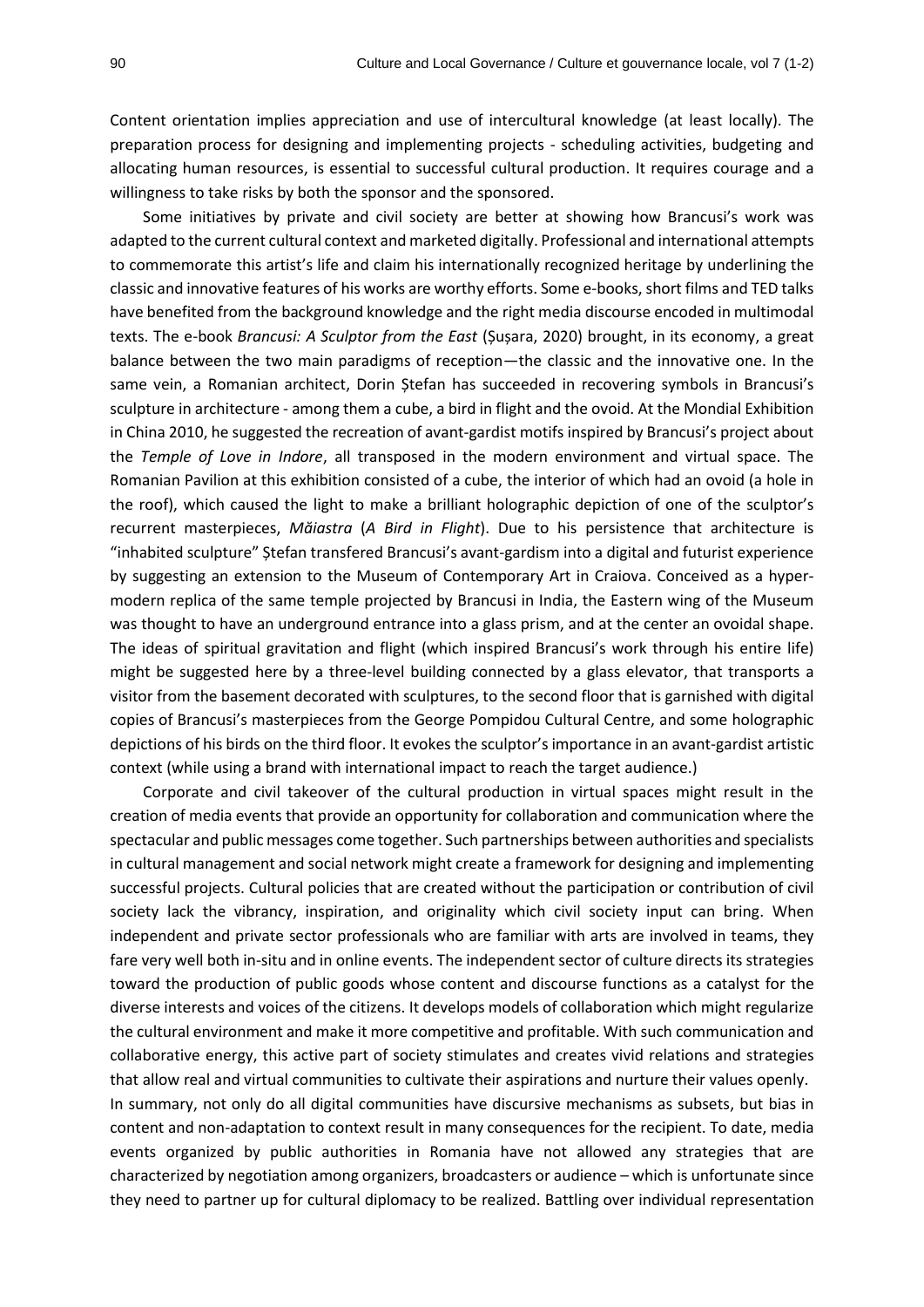and interpretations of an event's significance, as happened in the case of Irina Rimes, are a waste of valuable time.

### **Conclusions**

After the efforts of the 1990s to bring about cultural diplomacy, marketing and arts have vacillated between fragmentation and tension. In the wake of great accomplishments in academia and art festivals, public policies implemented by the Romanian Cultural Institute have tended to hinder government efforts to shed light on the role of culture in international relations and in arts marketing. The development of digital media and internet resources has shifted the focus of policy makers onto performance art like dance, festivals, film, and theater, while the discreet and silent ones - such as architecture, monuments and sculpture - have been held back by unclear cultural policies and low budgets.

Culture and cultural diplomacy are often considered to be unifying, mediating and supporting vectors in the process of global digital communication. Romanian cultural authorities mostly represented by the Ministry of Culture and the Romanian Cultural Institute have, so far, fostered ideological, mythologizing and nationalistic interpretations of art forms and showed less interest in pointing out the avant-gardist and international dimensions of Brancusi's legacy. There is a need to collaborate in designing and implementing projects that promote and celebrate culture and artists, or create dialogue with key players from civil society and the private sector, so that everyone works from the same perspective.

Even though Romania has one of the best internet infrastructures and speeds in Europe, media development remains local and marginal in terms of cultural management, international visibility and impact. Short-lived ideological and unpredictable cultural policies designed by often-changing governments and short-lived careers in the post of leadership in ministries of culture have brought varying and disconnected political agendas into the mix – and, consequently, a lack of coherence in terms of strategy formulation and lack of sustainability.

Media broadcasting still uses centralized models to develop projects, excluding cultural operators, artists and managers. This is unfortunate since these players can bring about desired changes. The limitation of broadcasting to the regional media market (usually in the national language) and to an elite target audience neither succeeds in the revival of the prestige of consecrated artists nor does it promote the up-and-coming artists from the younger generation.

Cultural diplomacy should be a part of the general policies concerned with bringing citizens together as individuals and as groups who are targeted by media and social networks.

Appointing professionals from different backgrounds and integrating them into working teams, using the soft power of cultural diplomacy and setting the right terms of discourse, might all offer lasting solutions to existing challenges and help to foster a sense of community and togetherness. All this might also reduce light-hearted viewing of art documentaries on television (and related social networking) and emphasize the importance of the soft power of cultural diplomacy.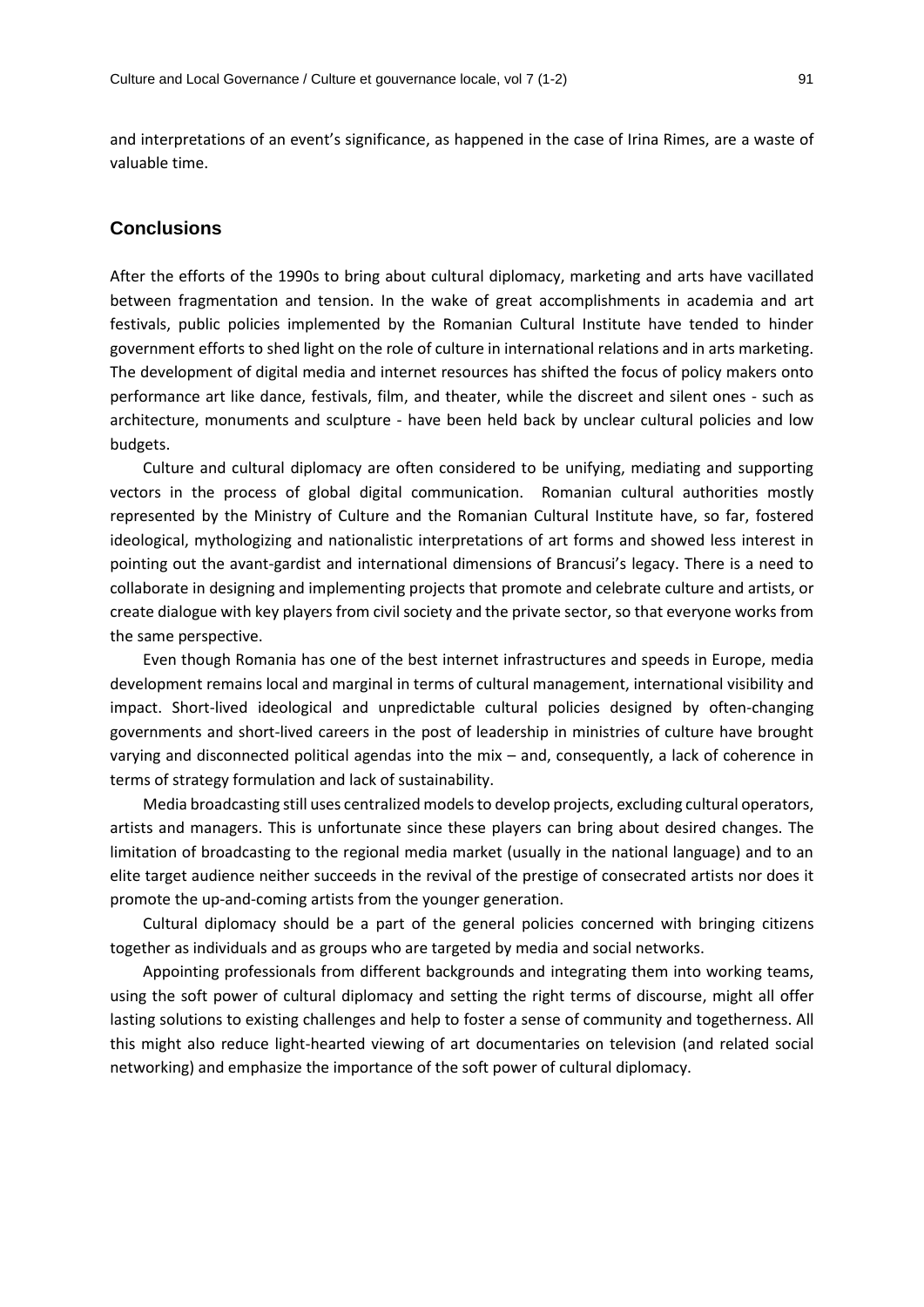## **References**

- Anderson, B. (2006). *Imagined Communities. Reflections on the Origins and Spread of Nationalism*, London and New York: Verso.
- Appadurai, A. (1996). *Modernity at Large. Cultural Dimensions of Globalization*. Minnesota: University of Minnesota Press.
- Ashworth, G.J., Graham, B and Turnbridge, J.E. (2002). *Pluralising Past. Heritage, Identity and Place in Multicultural Societies*, London and Ann Harbor: Pluto Press.
- Belting, H. (2000). ''The Visual Arts Today: Experiences and Expectations'', in *Wil ARTS*, 56-67.
- Brezianu, B. (1998). *Brâncuși în România* [Brancusi in Romania], Bucharest: All.
- Castells, M. (2007). ''Communication, Power and Counter-power'', in the Network Society' in *International Journal of Communication*, 1, 238-269.
- Comarnescu, P., Eliade, M et Jianou, I. (1967). *Témoignages sur Brancusi.* Paris: Arted, Ėdition d'Art.
- Dayan, D and Katz, E. (1992). *Media Events. The Live Broadcasting of History*, Cambridge, Massachussets, London, England: Harvard University Press.
- Deac, M. (1982). *Brâncuși. Surse arhetipale* [Brancusi. Archetypal Sources], Iași: Junimea.
- Devereaux, C. (2011). ''Is art a fruit or a vegetable? On Developing a Practice-Based Definition of Art'', in *Studia Universitas Babeș-Bolyai. Philosophia*, Cluj-Napoca, 56(3), 7-25.
- Dragićević-šešić, M., Rogač Mijatović, L and Mihaljinac, N. (2017). *Cultural Diplomacy. Arts, Festivals and Geopolitics*, Belgrade: Creative Europe Desk and Faculty of Dramatic Arts. Print.
- Fairclough, N. (2004). *Analysing Discourse*, New York: Routledge.
- Fauchereau, S. (1995). *Sur les Pas de Brancusi : De Tîrgu Jiu à Philadelphie, via l'impasse Ronsin*, Paris : Hermann, Editions Cercle.
- Fondane, B. (2008). *Brâncuși* [Brancusi], Bucharest: Limes.
- Foucault, M. (2003): *Biopolitică și medicină socială*, Cluj: Idea Design and Print.
- Geist, S. (1973[1967]). *Brâncuși. Un studiu asupra sculpturii* [Brancusi. A Study of Scupture] Trans. by Andrei Brezianu. Bucharest: Meridiane.
- Geist, S. (1978). *Brancusi/The Kiss.* New York, Hagerstown, San Francisco, London: Harper & Row Publishers.
- Grigorescu, D. (1999). *Brâncuși și arta secolului XX* [Brancusi and the Art of 20th Century]. Bucharest: 101+ Grammar.
- Hammer, A. (2005). ''Weaving Tricksters. Myth and Tribal Encounters of the World Wide Web'', in Rothenbuhler and Coman (Eds.): *Media Anthropology.* London: Sage Publications.
- Kalay, Y.E., Kvan, T and Affleck, J. (Eds.). (2008). *New heritage. New media and cultural heritage*, London and New York: Routledge.
- Jianou, I and Noica, C. (1976). *Introduction à la sculpture de Brancusi.* Paris: Arted, Ėdition d'Art.
- Morphy, H and Perkins, M (Eds). (2006). *The Anthropology of Arts.* London: Blackwell Publishing.
- Munn, N. (2006). ''Visual categories: An Approach to the Study of Representational Systems'', in Morphy and Perkins (2006), 326-339.
- Mladin, C.I., Munteanu, A.M and Todi, A. (2011). *Risk, Language and Identification in the Network Society. The Impact of New Media on Intercultural Communication*, Bucharest: Cartea Universitară.
- Pandrea, P. (2009): *Brâncuși. Amintiri și exegeze* [Brancusi. Memories and exegeses]. Bucharest: Vremea.
- Pandrea, P. (2010). *Brâncuși. Pravila de la Craiova* [Brâncuși. The Code of Laws from Craiova]. Bucharest: Vremea. Pink, S. (2006). *The Future of Visual Anthropology: engaging the senses*, Oxford: Routledge.
- Rothenbuhler, E. W. and Coman, M. (Eds.) (2005). ''The promise of media anthropology'', in Rothenbuhler and Coman (Eds.): *Media Anthropology.* London: Sage Publications.
- Rowels, D and Brown, T. (2017). *Building Digital Culture. A Practical Guide to Successful Digital Transformation*, London: Kogan Page.
- Sartori, G. (1997). *Homo videns. Televisione e post-pensiero.* Roma-Bari: Giussepe Laterza & Figli.